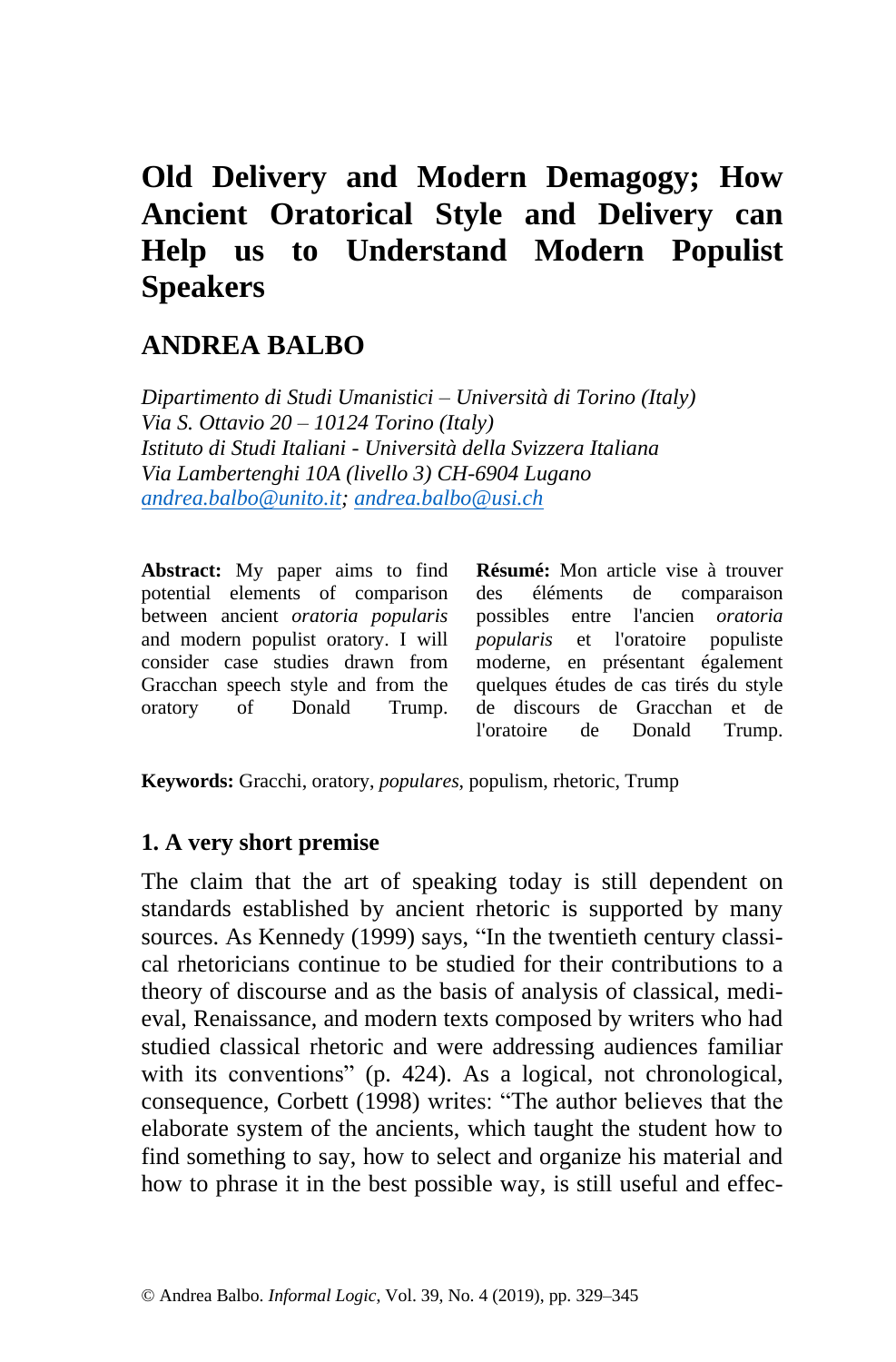tive, perhaps more useful and effective than the various courses of study that replaced it" (p. vii). <sup>1</sup> Nonetheless, the *actio* or *pronuntiatio*, translated as "delivery" in English, is the least studied among the five parts of oratorical activity (*inventio, dispositio, elocutio, memoria, actio*).<sup>2</sup> Delivery concerns itself with how a speech is presented and pays attention to the tone voice, the position of the body, and to gestures. Regrettably, Greek and Roman ancient sources deal less with the *actio* than with style (*elocutio*), which is the tool that helps to structure the speech and finalize its written form—the only document that we can study.

Unfortunately, we do not possess Greek and Latin theoretical treatises on delivery, even though we know that they existed; there was a *Perì hypokríseos* written by Theophrastus of Eresus, who was a disciple of Aristotle, and some Latin treatises, quoted by *Rhet. Her.* 3.11.19.:

*Quare, <et> quia nemo de ea re diligenter scripsit - nam omnes vix posse putarunt de voce et vultu et gestu dilucide scribi, cum eae res ad sensus nostros pertinerent - et quia magnopere <ea pars> a nobis ad dicendum conparanda est, non neglegenter videtur tota res consideranda.* Therefore, because no one has written carefully on this subject — all have thought it scarcely possible for voice, mien, and gesture to be lucidly described, as appertaining to our sense-experience — and because the mastery of delivery is a very important requisite for speaking, the whole subject, as I believe, deserves serious consideration (transl. Caplan 1964)

And Quint. 11.3.143:

*Togam veteres ad calceos usque demittebant, ut Graeci pallium: idque ut fiat, qui de gestu scripserunt circa tempora illa, Plotius Nigidiusque, praecipiunt. "*The ancients used to let the toga fall to the heels, as the Greeks are in the habit of doing with the cloak: Plotius and Nigidius both recommend this in the books which they wrote about gesture as practised in their own day (transl. Butler 1922).

<sup>&</sup>lt;sup>1</sup> I limit myself to referring to some very important introductory studies such as those conducted by Kennedy (1994); Lausberg (1998); Aldrete (1999); Kennedy (1999).

 $2$  For a general introduction to the topic in ancient writers see Hall (2007) and Cavarzere (2011).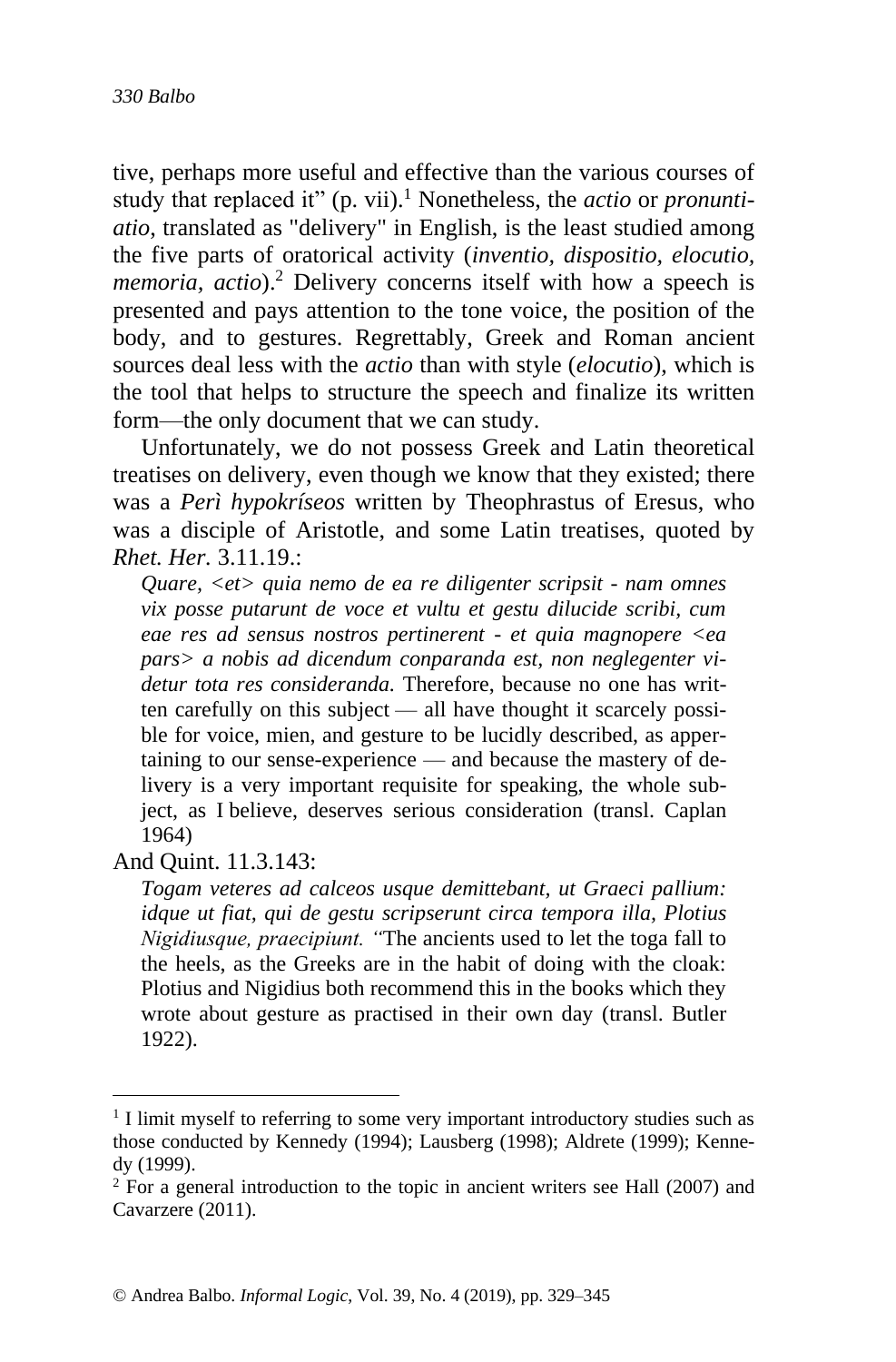Therefore, the main sources concerning oratorical delivery in antiquity are Aristotle, *Rhetoric* 3; the *Rhetoric to Herennius* 3, 11-27; Cicero, *De Oratore* 3.213-228; Cicero, *Orator*; Quintilian, *Institutio oratoria* 11, 3. Some treatises included in Halm's collection of *Rhetores Latini Minores* could be included as well. <sup>3</sup> At the same time, scholarship has to address an evident problem of the quality of sources. We cannot compare the texts of ancient speeches with their public delivery, and we must limit ourselves to analyzing descriptions provided by rhetorical or grammatical works. Or, as an alternative, we must be satisfied with the stylistic analysis of ancient texts. From the use of rhetorical strategies, we can deduce something about the different strategies of delivery according to the variable contexts in which speeches are held, whether they are judicial courts, the Senate, or public assemblies (*contiones*).<sup>4</sup> To sum up, we would like to know something more about ancient delivery, which is still obscure and needs further enquiry, but we have to approach it by examining the traces that the stylistic analysis can offer us.

In this paper, I want to focus my attention on a little studied aspect of the reception of ancient eloquence, the style of demagogues, which Roman politicians and orators called *oratoria popularis* because its supporters were considered to be defenders of the people. This paper offers only a brief introduction to a wider field of research and aims to show that some of the characteristics attributed to *oratores populares* (demagogues) in ancient Latin sources can also be found in modern populist orators, or at least in the style or in the delivery of some of them. After dealing with ancient pieces of information on the *oratoria popularis*, I will look at some features of the contemporary populist style of speaking, in order to compare its features with ancient examples.

### **2. Two examples: the Gracchi and Clodius**

<sup>3</sup> For a general bibliography on the *pronuntiatio* see Nocchi (2013) and Balbo (2018). All these texts share specific traits including: a. the limited scope of the sections about oratory methods; b. more attention paid to voice and gestures than to face; c. the distinction between the speaker's and the actor's use of gestures and voice; d. the aim to always preserve balance and mediation.  $4\overline{4}$  See Mouritsen (2001) and Morstein Marx (2004).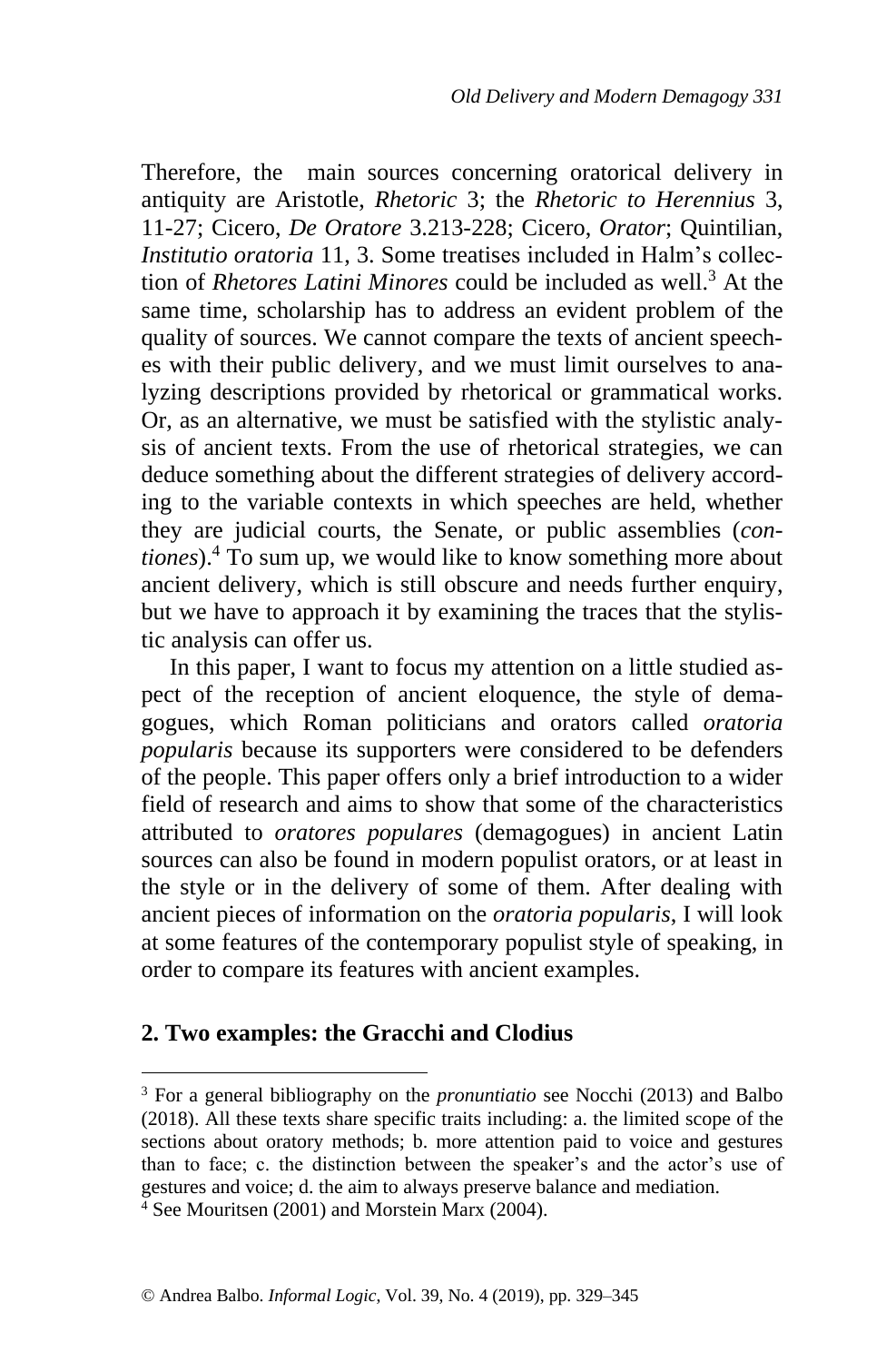The *oratoria popularis* as a rhetorical and communicative phenomenon has yet to be fully studied. After important studies in the 1980s-90s, starting with the seminal paper from David (1980), both classicists and historians have paid new attention to this issue, as some contributions show.<sup>5</sup> Researchers in political and communication sciences seem also to have become interested in this kind of ancient oratory, with the aim of identifying possible comparative approaches between ancient and modern populist speaking.<sup>6</sup> If we stick to the ancient Roman context, it seems possible to identify a speaking style that is characterized by some common elements even if it does not characterize each *orator popularis*. We can describe it by resorting to four Latin adjectives: *acerbus, asper, acer, vehemens* ("bitter, severe, sharp, forceful" according to the Oxford Latin Dictionary). These words build up a style marked by vehemence and expressive violence, which is in turn caused by the high tone of the voice. The *oratores populares* share the tendency to flatter people and oppose the Senate in a strong way, using pathetic elements to persuade listeners and to contrast opponents' proposals. Opponents respond with dryness and obstinacy, but, at the same time, show a great ability to vary the tones and also to use sweetness and moderation in their speeches. They like portraying themselves in symbolic and charismatic form even if they run the risk of being violently attacked and demonized. Their political conduct aims to polarize the opposition between friends and enemies in addition to political opponents. As David (1980, p. 181) puts it, "L'*eloquentia popularis* n'est pas une

<sup>&</sup>lt;sup>5</sup> In addition to the above quoted works by Morstein Marx and Mouritsen, there is also Steel (2006), Kaplow (2012) and Steel and Blom (2013). I am currently supervising, together with Professor B. Pieri, a doctoral dissertation in the university of Bologna, whose author, Mr. E. Mattioni, collects and studies the Republican *oratoria popularis* during the last years of the Republic. I will use some of his materials in this paper.

<sup>6</sup> Apart from the papers quoted in the last paragraph of this paper (Higgins, De Voogd and so on), we can highlight the round table, entitled "Populism and the Rise of Empires," held on June 13, 2018 at the Swiss Institute of Rome. On this occasion, C. Hirschi, Professor of History in St. Gallen, tried to locate the "birthplace" of modern populism in the political processes of Late Roman Republic and above all of Gracchan times through reference to historical general phenomena alone, without any references to textual elements.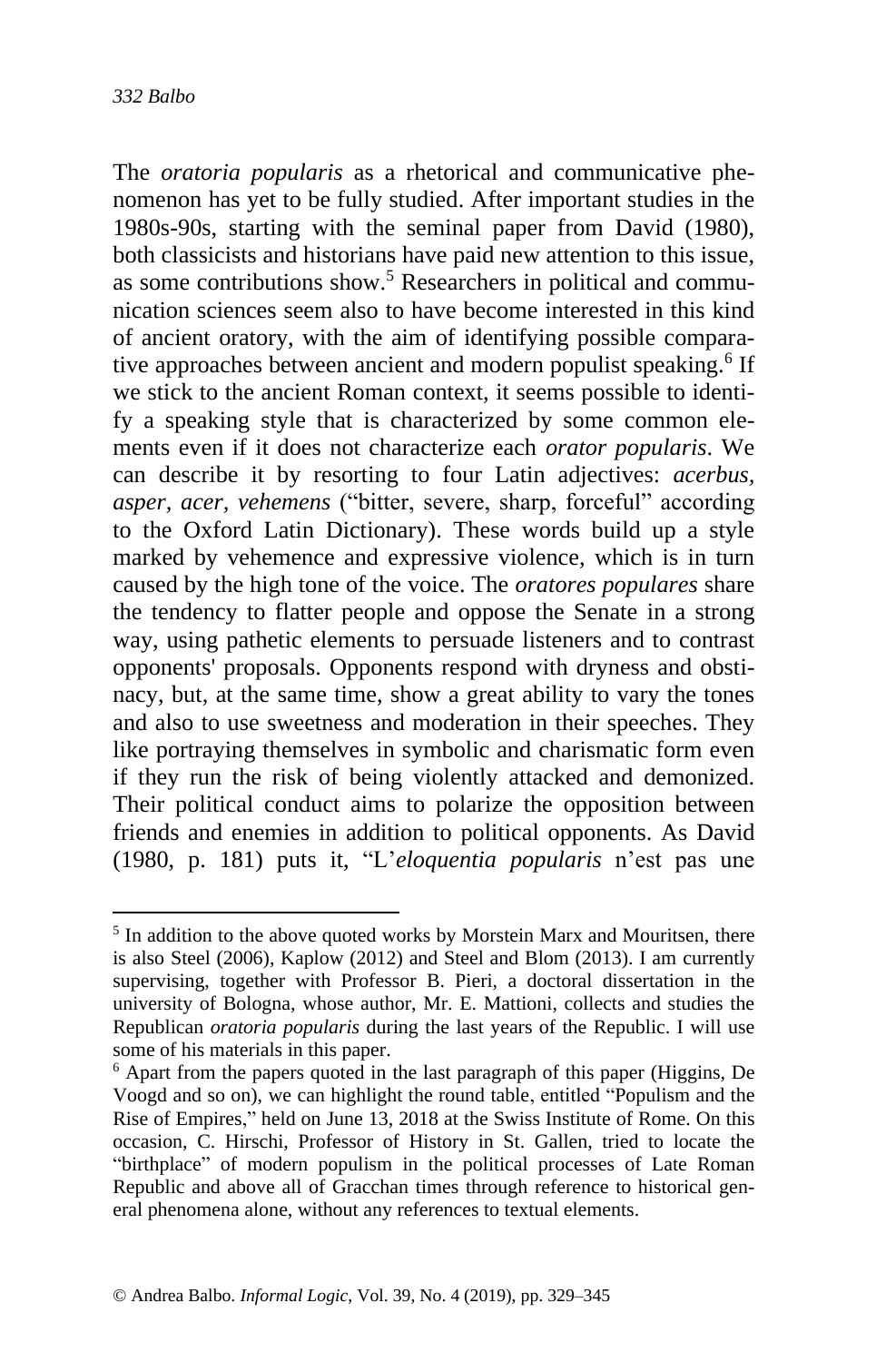qualité, mais un comportement que l'on choisit d'adopter pour se donner ainsi, au moins, l'apparence d'une prise en charge de les aspirations populaires."

A complete list of these speakers does not yet exist, but there is common agreement about the inclusion of the following orators:<sup>7</sup>

| Name                  | Period                     | References                      |
|-----------------------|----------------------------|---------------------------------|
| P. Licinius Crassus   | Consul 131 BCE             | ORF <sup>8</sup> 31             |
| Dives Mucianus        |                            |                                 |
| Tiberius Sempronius   | <i>Tribunus plebis</i> 133 | <b>ORF 34</b>                   |
| Gracchus              | <b>BCE</b>                 |                                 |
| P. Decius             | Praetor 115 BCE            | <b>ORF 36</b>                   |
| M. Fulvius Flaccus    | Consul 125 BCE             | ORF <sub>40</sub>               |
| Caius Sempronius      | Tribunus plebis 123        | <b>ORF48</b>                    |
| Gracchus              | <b>BCE</b>                 |                                 |
| C. Servilius Glaucia. | <i>Tribunus plebis</i> 101 | <b>ORF 58 b</b>                 |
|                       | <b>BCE</b>                 |                                 |
| $L.$ Ap $(p)$ uleius  | <i>Tribunus plebis</i> 100 | RE <sup>9</sup> I/2 n. 29, 262- |
| Saturninus            | <b>BCE</b>                 | 269                             |
| C. Memmius            | <i>Tribunus plebis</i> 111 | ORF <sub>60</sub>               |
|                       | <b>BCE</b>                 |                                 |
| Cn. Domitius Ahe-     | <i>Tribunus plebis</i> 104 | <b>ORF 69</b>                   |
| nobarbus              | <b>BCE</b>                 |                                 |
| P. Sulpicius Rufus    | Tribunus plebis 88         | <b>ORF 76</b>                   |
|                       | <b>BCE</b>                 |                                 |
| Q. Sertorius          | <b>Ouaestor 90 BCE</b>     | ORF <sub>81</sub>               |
| Q. Varius Hybrida     | Tribunus plebis 90         | <b>ORF 88</b>                   |
|                       | <b>BCE</b>                 |                                 |
| M. Aemilius Lepi-     | Consul 78 BCE              | <b>ORF 95</b>                   |
| dus.                  |                            |                                 |
| Cn. (?) Sicinius      | Tribunus plebis 76         | <b>ORF 98</b>                   |

<sup>7</sup> I use some initial results of E. Mattioni's research also based upon David's list (1980).

<sup>8</sup> ORF refers to *Oratorum Romaniorum Fragmenta liberae Rei Publicae quartis curis edidit* Henrica Malcovati, Augustae Taurinorum 1976. The editor lists ancient sources about life and oratorical activity.

<sup>9</sup> RE is the *Realencyclopädie der Classischen Altertumswissenschaft* edited by A. Pauly and G. Wissowa from 1893 to 1978.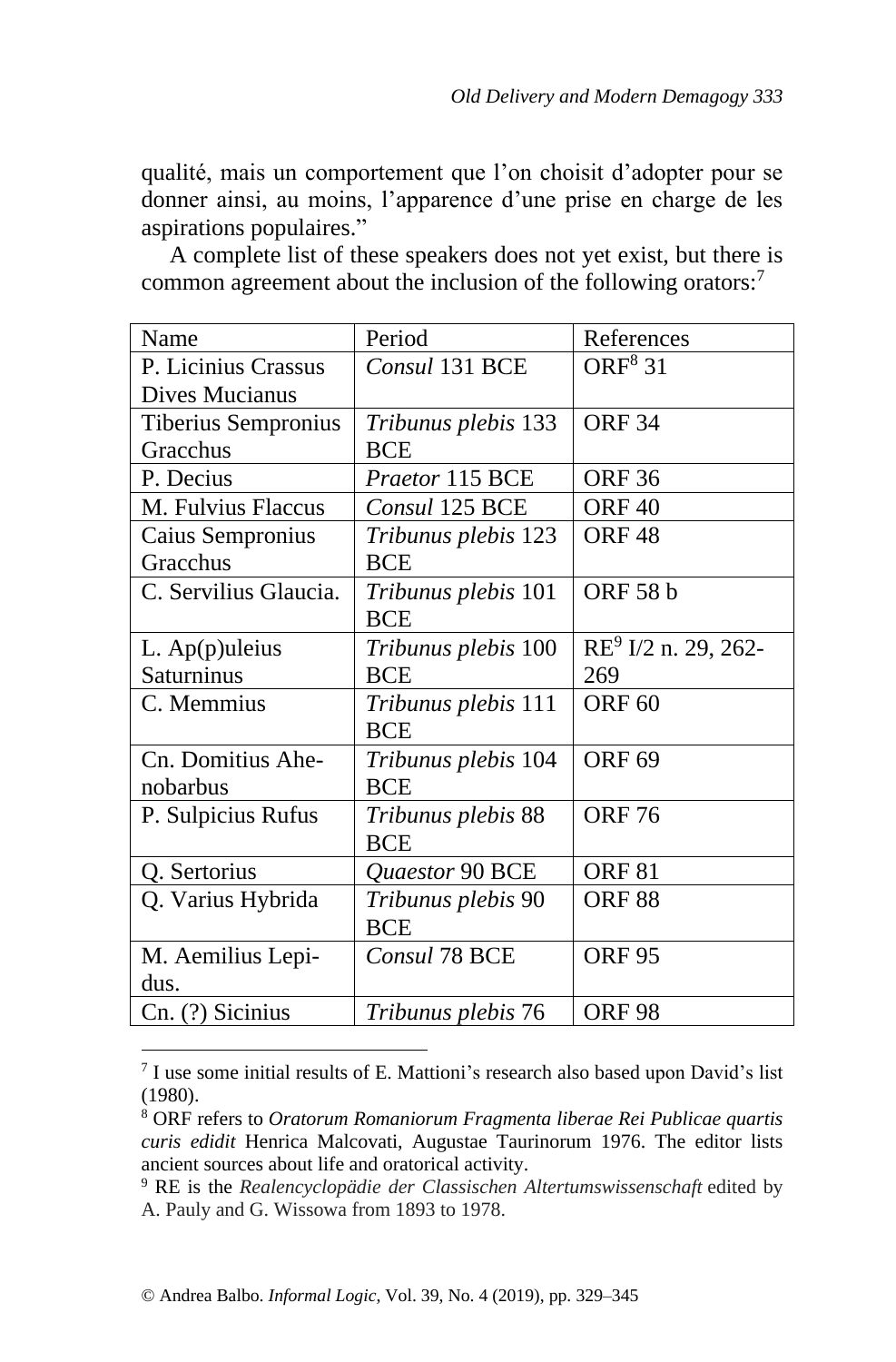|                      | <b>BCE</b>                   |                |
|----------------------|------------------------------|----------------|
| C. Licinius Macer    | Tribunus plebis 73   ORF 110 |                |
|                      | <b>BCE</b>                   |                |
| L. Sergius Catilina  | Praetor 68 BCE               | <b>ORF</b> 112 |
| M. Lollius Palicanus | Praetor 68 BCE               | <b>ORF</b> 117 |
| C. Porcius Cato      | Tribunus plebis 56           | <b>ORF 136</b> |
|                      | <b>BCE</b>                   |                |
| P. Clodius Pulcher   | Tribunus plebis 58   ORF 137 |                |
|                      | <b>BCE</b>                   |                |
| C. Scribonius Curio  | Tribunus plebis 50   ORF 170 |                |
|                      | <b>RCE</b>                   |                |

None of the above quoted speakers left entire speeches, so we can only analyze fragmentary texts, normally very poor, from which information can be obtained only through complex work of stylistic examination. I do not aim to develop a thorough enquiry of all available passages here but only to highlight the persistence of some of their characteristics.

Among the *oratores populares,* a central role is played by Tiberius and Caius Gracchus, two tribunes of the people who, at the end of the second century BC, sought to promote a better division of the public territories conquered after the wars in the Mediterranean. Both were killed by the aristocrats. We can consider the following example:

C. Gracchus, *Speech for the Acceptance of the Papiria Law on the Re-election of the tribunes* (131 BC):

*pessimi Tiberium fratrem meum optimum interfecerunt. Em! Videte quam par pari sim* (ORF 17 = Charis. *Ars Gramm*. 313.18- 20)

The scoundrels have murdered my excellent brother Tiberius. Well then! See how I am equal to my peer! (transl. *Project Fragments of Roman Republican Orators*,<http://www.frro.gla.ac.uk/> )

C. Gracchus spoke in support of C. Papirius Carbo's proposal to extend secret vote to legislative assemblies. On the same occasion, he attacked the enemies of his faction who were responsible for killing his brother Tiberius in 133. The orator creates a polarization between bad and good men (*pessimi - optimus*): the bad ones have killed the good one (his brother). But Caius also adds that he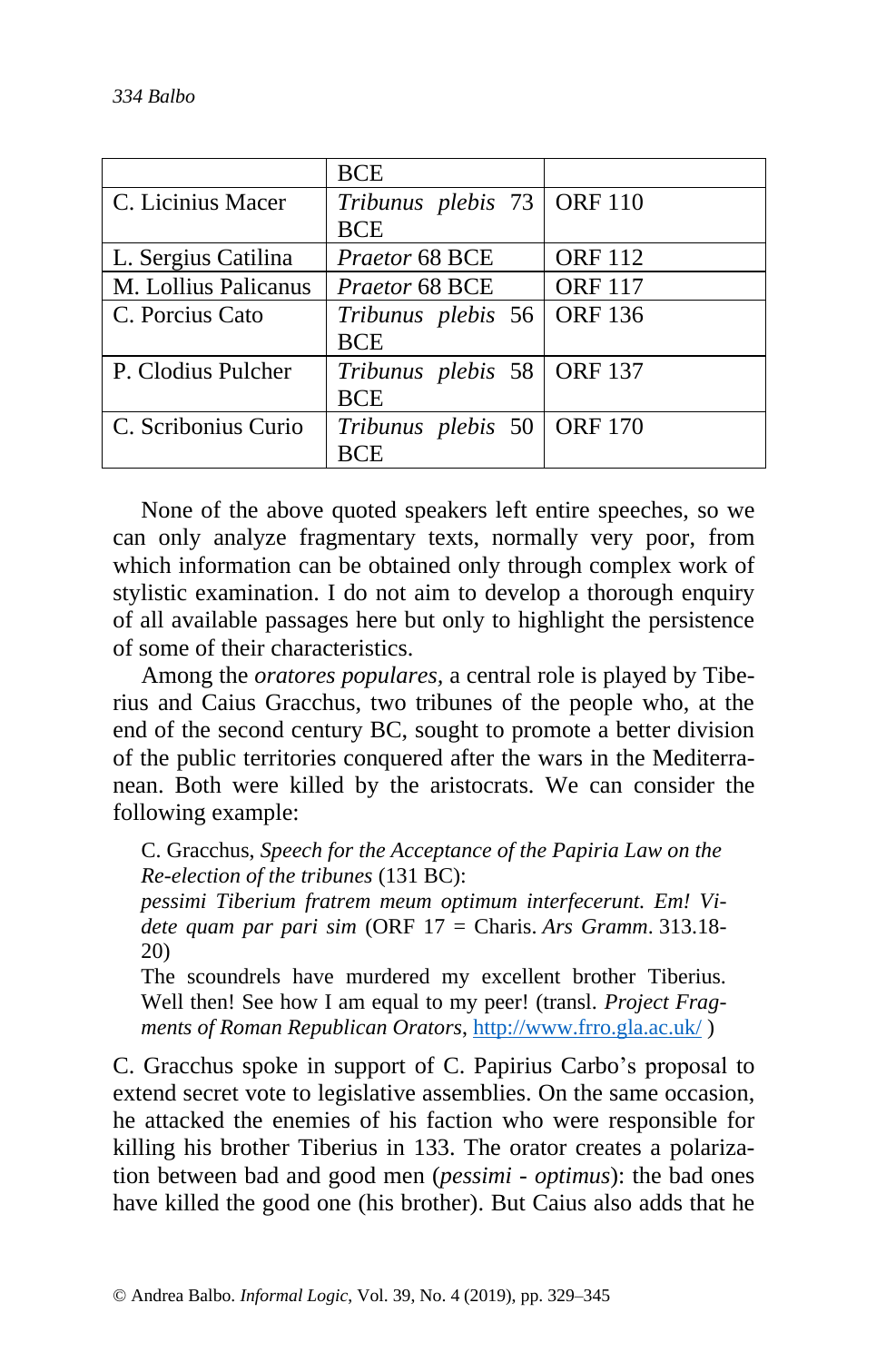is like his brother and so they should also kill him. It is clear that he wants to identify himself with his brother and to accept entirely the burden of his political ideas and their consequences. His delivery should have been highly pathetic as one can see from the use of the interjection and the imperative, the stakes of polyptote (*par pari*), and the apostrophe to the community (*videte*). Unfortunately, we can only make a few hypotheses about the use of voice, gestures and facial expressions, but, as Quintilian 11.3 broadly shows, the act of public speaking, frequently in Latin, shows the usage of gestures in the context of tension.

We have mentioned that it is impossible to read a whole speech from any of these orators but there is no lack of attempts to reconstruct some of them in classical philology. I would like to refer to Corbeill's reconstruction of Clodius' *contio* in 56 BCE, a real masterpiece that was proposed to a surprised and attentive audience during the conference on Roman Republican fragmentary oratory, which was held in Turin from April  $15<sup>th</sup>$  to  $17<sup>th</sup>$ ,  $2015<sup>10</sup>$ Anthony Corbeill relies on Ciceronian passages that pass down significant pieces of Clodius' possible *argumentatio* and, in an extraordinary form, arrives at a very convincing performance that could well interpret Clodian oratory. I quote here only a short passage that fits our enquiry well:

On that most happy day in the March of my tribunate, during the consulship of the most glorious consuls Lucius Calpurnius Piso and Aulus Gabinius, by your most resounding vote, Quirites, you yourselves drove this man from the site of the most foul murders in the history of our Republic. And now, without consulting your authority, not only have this man's henchmen used illegal legislation to restore this man to a city that is not his but they have returned him to live in a house that had since been duly and properly consecrated to the gods. *o di immortales!* Who can be so blind not to see this? And yet I have no doubt that when Cicero appears in the Senate tomorrow we will yet again see on display his old witty self. Rather than treating his own illegalities, he will surely turn his attention to the seventh section of the response, where the haruspices mention "hoary sacrificial rites"—SACRIFICIA VETVSTA—that have been performed with insufficient care.

<sup>10</sup> See Corbeill (2018), *passim*.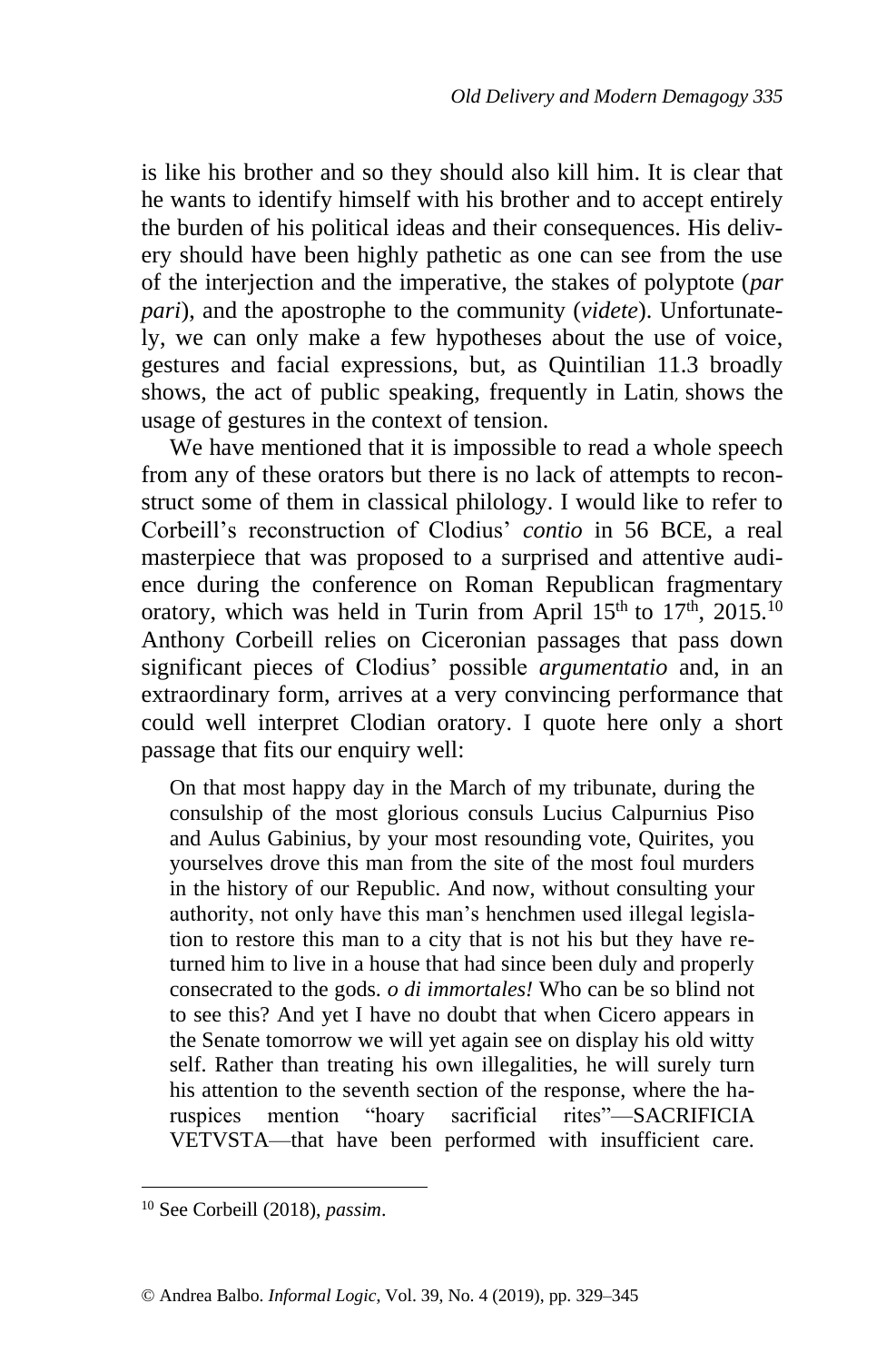Although it hardly applies, I have no doubt that he will return to those fictive events from over five years ago, when I was entirely acquitted of involvement in inappropriate ceremonies by a jury of loyal Romans; indeed, the only testimony against me was from slaves, non-citizens, women, and Cicero himself—a fitting group. (Corbeill 2018, pp. 179-80)

Corbeill's reconstruction is very persuasive and is likely to reproduce the tones of the original.<sup>11</sup> He builds Clodius' speech using the ancient sources about his style and confirms the main features of the oratoria popularis: expressive violence, screams, exaggeration that makes frequent use of figures such as hyperbolas, anaphors and epiphors, and antitheses. The tension reaches the highest level, with a strong involvement from supporters and friends, as well as the use of sarcasm, which provides some examples of this unbalanced and vehement talk. Although, naturally, this cannot constitute a supporting test (because this was Corbeill' not Clodius' delivery), the author of the paper declaimed his speech extremely effectively, accompanying it with frequent variations of tone of voice, vehement gestures of the hands, and frequent shifts of the body. This behavior could well simulate those that ancient sources considered plausible for the Roman speaker.

These very limited examples inform us about the existence of another form of speech, very far from the examples of entire speeches of Cicero, for instance, that were profoundly revised before their publication and lost a lot of their excessive hardness. But we need to understand whether this style died with ancient Rome or is still alive today.

#### **3. From ancients to moderns, from the** *populares* **to populism**

If the *oratoria popularis* is a behavior, almost a way of speaking and activating people's instincts, then one can legitimately establish a comparison between this old way of speaking and the means used in today's political communication. First and foremost, we should ask if we can compare the ancient *popularis* world to the modern populist phenomenon represented, *exempli gratia*, by

 $11$  During the conference, he also offered a very effective performance from the point of view of delivery.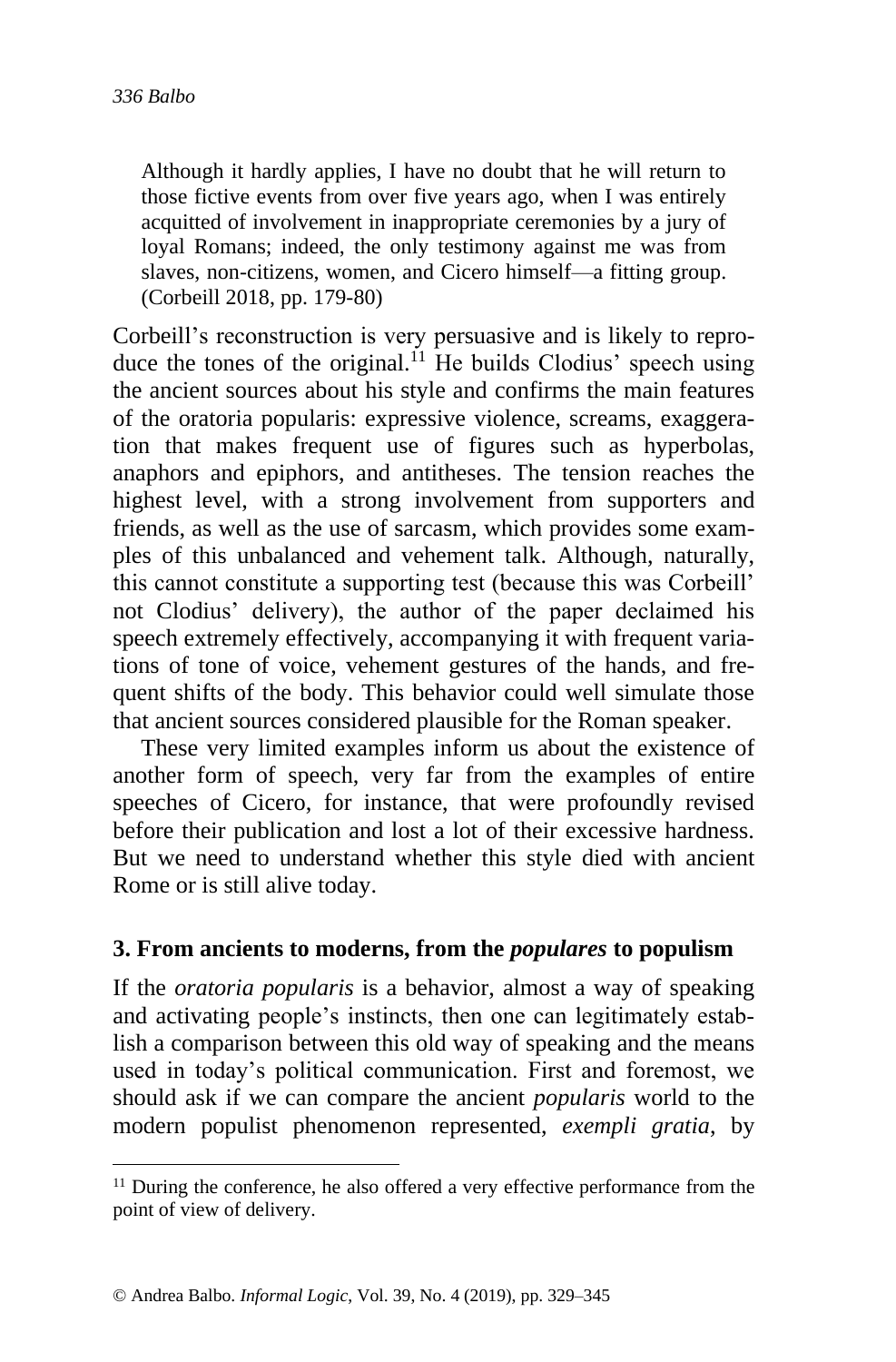characters like Donald Trump, Nigel Farage, or Beppe Grillo and Matteo Salvini in Italy.<sup>12</sup>

First of all, we have to underline an aspect of a "sociological" nature: the *oratores populares* do not belong to the common people but are almost always aristocrats who use the people to achieve their political goals. Secondly, the *oratoria popularis* is not the expression of a definite ideology. *Oratores populares* sustain the "people" but, in ancient Rome, "people" is a very complex and polysemic concept and has neither a self-consciousness nor a precise list of characteristics. On the contrary, even if scholars do not agree on a synthetic definition of the word and of its political content,  $^{13}$  we often speak of populism (or neopopulism) in terms of an ideology of political movements or politicians who oppose the political, capitalist, or financial elite. They accuse politicians and capitalists of betraying the people's real interests in order to preserve their power, and they accuse it of destroying its identity through the influx of immigrants, which has the result of a growth of xenophobic tendencies. We leave aside the so-called "Agricultural Populism, that started in Russia in the hands of a group of nardonik intellectuals or populist, for the purpose of recovering rural ideals as opposed to those of the Russian autocracy in the late  $19<sup>th</sup>$  century" (Poblete 2011, pp. 201-202), as well as the "Latin American Populism" where the leaders opposed to the landowners and fought against the North American imperialism. I think that we could agree with Poblete (2015) who observes that "there are several disputes on what populism is, but currently there is probably greater controversy over how to measure it" (p. 201).

In populist ideology, we always stress the distance between people and politicians, with the latter being characterized by a condition of privilege and a different language. The "new" leaders of populist movements recall their "popular" origin and emphasize

 $12$  Needless to say, the list is very short and cannot be exhaustive and therefore cannot highlight the great differences that exist among them.

 $13$  As it is possible to imagine, the bibliography is enormous: see for instance– and without any claim to completeness–Canovan (1981) and (2004); Taggart (2000); Stanley (2008); Inglehart and Norris (2016); Mudde and Kaltwasser (2017).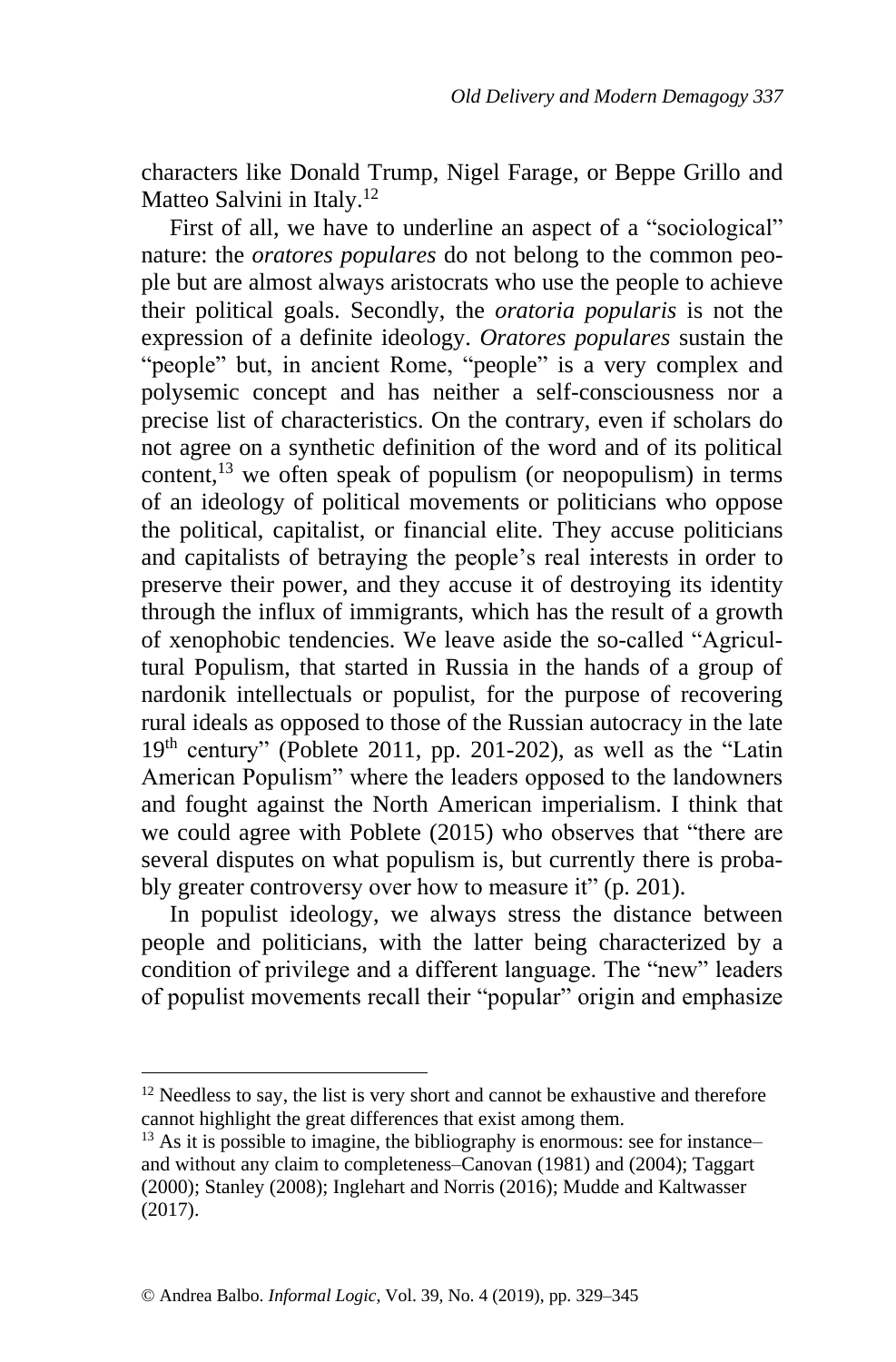their ability to speak for the people's good, although their financial wealth is often very high.

By now it is also clear, thanks to some recent studies, that this populist ideology, which is multifaceted and declined differently in every country, expresses itself with an oratorical style that has some peculiarities; it possesses a sort of "latent framework" in the context of the political modern discourse (See Poblete 2015, pp. 203-205). Canovan (2004) described it as "colourful and undiplomatic language" (p. 242). Sometimes populist leaders intentionally avoid appearing too educated and aim instead to identify themselves with the common people, with the clear goal of separating themselves from the élite.

It is well-known that the current president of the United States belongs to a political typology marked by populist sentiments. But what can be said of his eloquence? Take, for example, the oratory of Donald Trump. As Montgomery (2017) points out, "Trump has managed to fashion a manner of speaking that ventriloquises a directness of speech - replete with pithy resonances and sometimes humorous overstatements – which catches the vernacular rhythms of those who have little left to lose"  $(p. 19)$ .<sup>14</sup> Let us look at the following case:

To put it simply, we meet at a time of **both immense promise and great peril**. It is entirely **up to us** whether we lift the world **to new heights or let it fall into a valley of disrepair**. We have it in **our power**, should we so choose, **to lift millions from poverty**, **to help our citizens realize their** dreams, and **to ensure that new generations of children are raised free from violence, hatred, and fear.**

No one has shown more contempt for other nations and for the well-being of their own people than **the depraved regime** in North Korea. It is responsible for the starvation deaths of millions of North Koreans. […] The Iranian government masks **a corrupt dictatorship** behind the false guise of a democracy. It has turned a wealthy country, with a rich history and culture, into an economi-

<sup>&</sup>lt;sup>14</sup> See also Ekström, Patrona, Thornborrow (2018) with further bibliography. For a general introduction see Mudde (2004); Charteris Black (2014); Albertazzi and McDonnell (2015); Crespy (2015); Aslanidis (2018).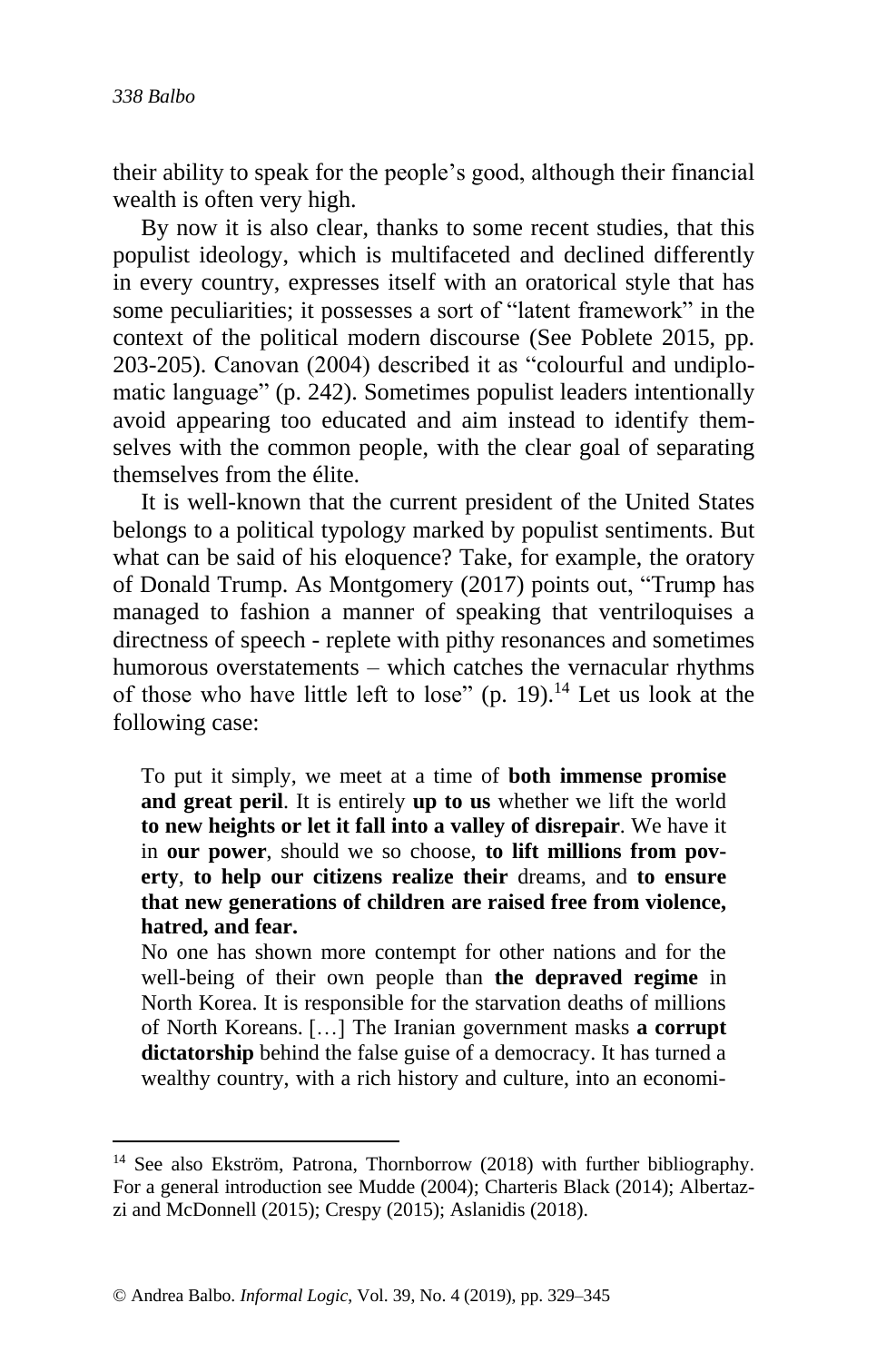cally depleted rogue state whose chief exports are violence, bloodshed, and chaos. (Trump, 2017 [bold added])

The language is highly hyperbolic, rich in antitheses, and, through the frequency of first-person, plural pronouns (*us…we*) and through the reference to "new generations," it aims to evoke the idea of a community that is not different from its president. Trump makes use of groups of words that progressively grow in length (growing syntagms), which is a classic tool used by Cicero and described by Quintilian:

# **to lift millions from poverty**, **to help our citizens realize their dreams to ensure that new generations of children are raised free from violence, hatred, and fear**

The stylistic elements of this speech include the parallelism of the initial part (here defined by the infinitives) and the progressive increase in the number of words in the second part of the clause. The effect is highly emphatic. This is not, however, a specific feature of populist speeches, although it is a common feature of many speeches of the last century, as we find it widely employed in many important speeches, like, for example, Martin Luther King's Lincoln Memorial discourse. Trump's speech at the UN, by contrast, seems closer to a populist style given the direct attack against the enemy, in this case the North Korean government. The criticism is based on ethical elements and on a moral evaluation as we can see from the use of the word "depraved." These tools are quite simple and, as Montgomery has observed, close to the feelings of ordinary people; populist oratory appeals to instruments that are not refined but easily persuasive.

The examination of Trump's delivery was made possible by social media like YouTube [\(https://www.youtube.com/watch?v=6-](https://www.youtube.com/watch?v=6-Hk_po6KGI) Hk po6KGI). If we listen to the president's speech, we observe that his expression is clear, his tone is tense but capable of emphasizing the key terms with appropriate slowdowns. He effectively isolates the most important words and turns his gaze to the whole hemicycle by rotating around a vertical axis and giving the impression of speaking to all those who are listening to him and not just to some interlocutors. He also succeeds in arousing laughter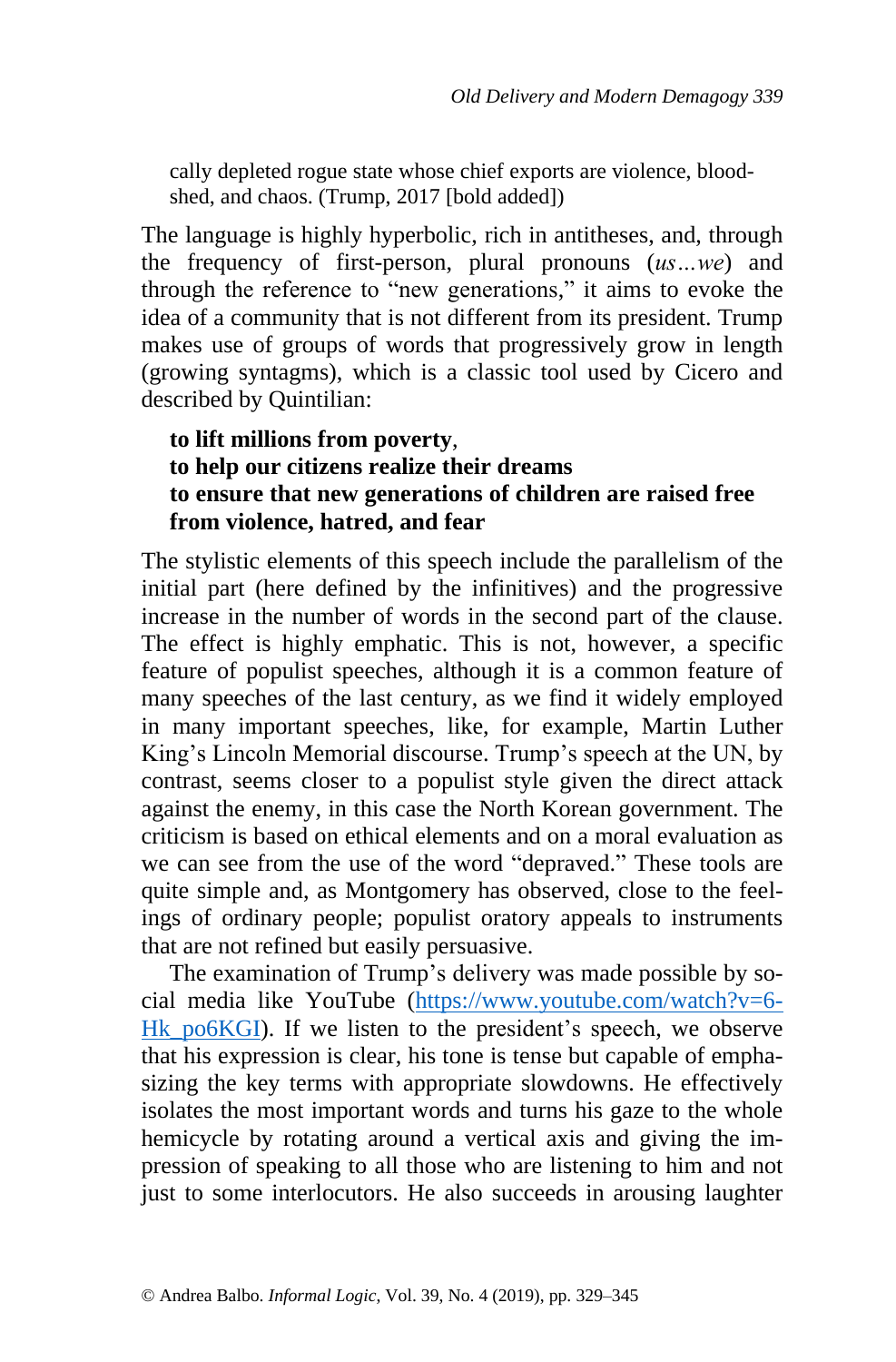and winning over the audience. Also, the colors of his outfit are carefully selected; the blue jacket, white shirt, and red tie reproduce the colors of the US flag. His tone becomes hostile and louder when he refers to his enemies (from Korea to criminal gangs).

Although it is impossible to draw relevant conclusions from such a small dossier, these examples of ancient and modern discourses all seem to have common features. They are public discourses (proposal of the laws for C. Gracchus; public assembly discourse for Clodius; information and definition of the international political goals for Trump), and the speakers each address an informed assembly that expects a rhetorical treatment of the subject and not only communication. The tones seem similar: treble hardened by personal experience and by the *exempla* (the pure brother Gracchus, the reference to the criminal gangs and to North Korea).

The effective *actio* of Trump, which directs a nod to the listeners and tries to convey the sense that the speaker relates to their problems and dramas can also be identified, I believe, in the fragments of the Gracchi and Clodius.

Clearly, I cannot hope to present a complete record of the elements of similarity and difference between these speakers. It would also be naïve to claim to find a direct influence of the old oratory on Trump, especially since in his readings, we find no references that suggest he has knowledge of ancient texts, as we can see from the list on Quartz (https://qz.com/852495/the-art-ofthe-deal-all-the-books-donald-trump-has-publicly-said-hes-readand-liked/).

#### **4. Conclusion: ancient models for US presidents?**

Many studies have looked for links between the oratory art of the presidents of the United States and that of ancient speakers. The first example is Barack Obama, who was often compared to Cicero. Philippe Rousselot [\(www.tulliana.eu,](http://www.tulliana.eu/) March 2009) spoke of a "living case of a phenomenon of reception"; other references were made by, for example, Higgins (2008) and de Voogd (2009). Let us read, for instance, de Voogd's advice: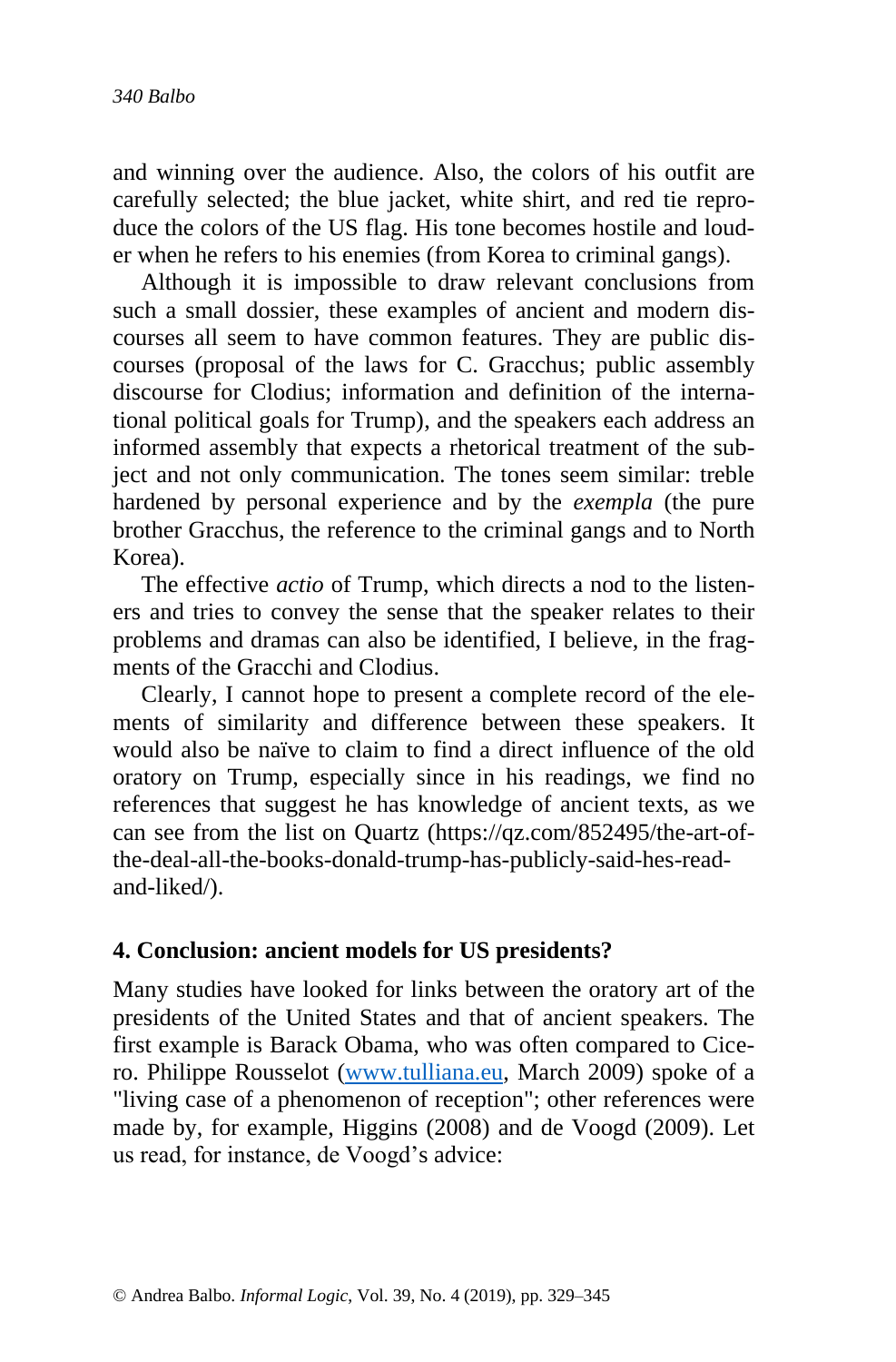Obama 's rhetorical arsenal - further served by decisive qualities (elegance, voice, gestures) at the mouth of the speaker - is impressive. We find, more or less, the same characteristics in all these great speeches, since the Democratic convention of 2004, which launched its national career, until its Victory speech of November 4, while passing by the anthology advocacy for the Interfaith reconciliation in Philadelphia last March and the Berlin speech on US-Europe relations in August ... And even the investiture speech of January 20, as we will see, fits perfectly into this 'Obamian style', whose wealth makes the 44th President of the United States a 'new Cicero' (Charlotte Higgins of the Guardian.). The abundance of figures used in this piece is a first sign of this richness: alliterations, anaphors (initial repetitions from one sentence to another), antitheses, ternary rhythms, questions and oratorical precautions, concessions, dialogism (exchange imagined with absent interlocutors ), as well as the search for metonymies, a detail that strikes the imagination far more than the generic concept or the abstract idea: to speak of ecology, for example, no figures or scholarly considerations on global warming but a concrete evocation: "As we speak, cars in Boston and factories in Beijing are melting the icecap in the Arctic, reducing the coastline on the Atlantic, and bringing drought on farms, from Kansas to Kenya" (de Voogd, 2009).

This portrait is very interesting and comprehensive, but if Obama is compared to Cicero, with whom can one think of comparing Trump? Many suggestions for good potential candidates can be found in the press. The following is a short list:

| Crassus (R. Douthat                                        |
|------------------------------------------------------------|
| https://www.nytimes.com/2017/06/14/opinion/the-trumpiest-  |
| roman-of-them-all.html)                                    |
| Caesar (P. Freeman,                                        |
| https://www.huffingtonpost.com/entry/donald-trump-and-     |
| the-fall-of-the-american-                                  |
| republic_us_5823a43de4b0aac624890ded)                      |
| Clodius (still P. Freeman,                                 |
| https://www.huffingtonpost.com/philip-freeman/trump-       |
| rome-populist_b_9659660.html)                              |
| The Gracchan Brothers (F. Alberoni,                        |
| http://www.ilgiornale.it/news/cronache/trump-viene-dritto- |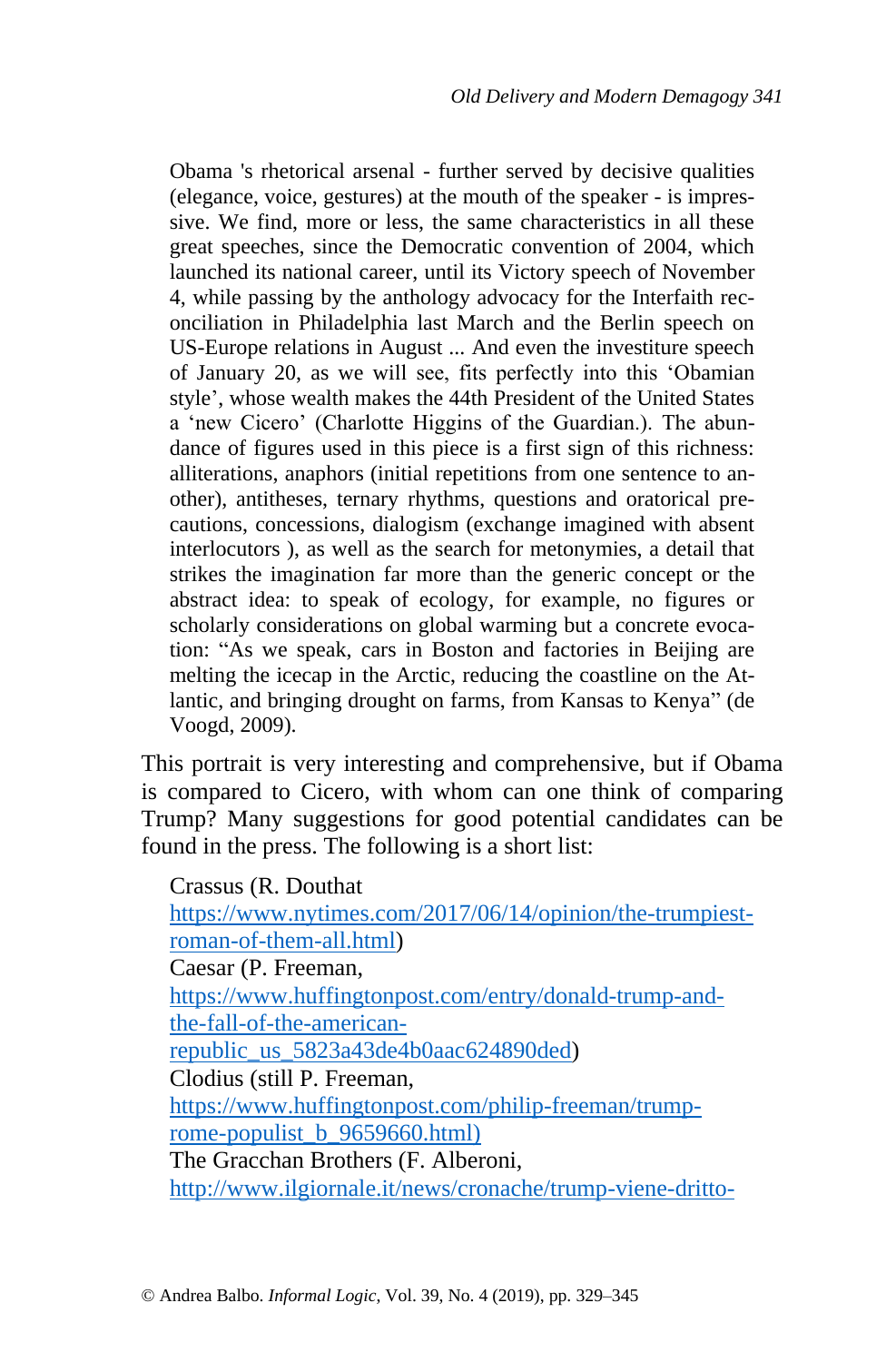[dallantica-roma-1349006.html;](http://www.ilgiornale.it/news/cronache/trump-viene-dritto-dallantica-roma-1349006.html) I. Adizes, [http://www.ichakadizes.com/donald-trump-the-gracchi](http://www.ichakadizes.com/donald-trump-the-gracchi-brothers-and-the-fall-of-the-roman-republic/)[brothers-and-the-fall-of-the-roman-republic/\)](http://www.ichakadizes.com/donald-trump-the-gracchi-brothers-and-the-fall-of-the-roman-republic/) Cicero (J. Zauzner et Ch. Van den Berg) [https://www.washingtonpost.com/news/book](https://www.washingtonpost.com/news/book-party/wp/2016/11/03/donald-trump-the-cicero-of-2016/?utm_term=.c5cc50b27a0b)[party/wp/2016/11/03/donald-trump-the-cicero-of-](https://www.washingtonpost.com/news/book-party/wp/2016/11/03/donald-trump-the-cicero-of-2016/?utm_term=.c5cc50b27a0b)[2016/?utm\\_term=.c5cc50b27a0b\)](https://www.washingtonpost.com/news/book-party/wp/2016/11/03/donald-trump-the-cicero-of-2016/?utm_term=.c5cc50b27a0b)

Undoubtedly, US journalists and scholars build an interesting series of reception cases, where antiquity is called in action to understand contemporaneity, even beyond the boundaries of a rational system of comparison. The real historical elements, which make clear the role and the activity of ancient Romans, remain in the background while rhetorical elements of style and delivery are used to create an opposition that a close reading of the sources does not allow for. Moderation, balance, the ability to dominate speech based on coherence, and careful organization of the parts of the speech play a virtual game against vehemence, personal attack, and charisma. In a sort of intellectual game of a rhetorical nature, the ancient oratory offers a tool to understand better modern speeches but loses many of its real characteristics.

The variety of opinions has two consequences:

- a. it is difficult—and not useful—to be too schematic and distinct, simplifying phenomena such as the eloquence of Rome, which is incredibly multifaceted. In fact, one can find traits of pride and violence in Cicero and moderation in the Gracchi, as is also the case for Obama and Trump;
- b. many interpreters tend to construct few meaningful parallels using scientific methods and rely instead on activating the reader's cultural memory. Moreover, in their papers, they tend to trivialize phenomena that are sometimes much more multifaceted.

We have to take into consideration the enormous differences given in the delivery by the mass media, which allow an asynchronous diffusion of the discourse and, through the unity of images and soundtracks, give to the words and to the gesture an incredible communicative effectiveness that was unthinkable in antiquity.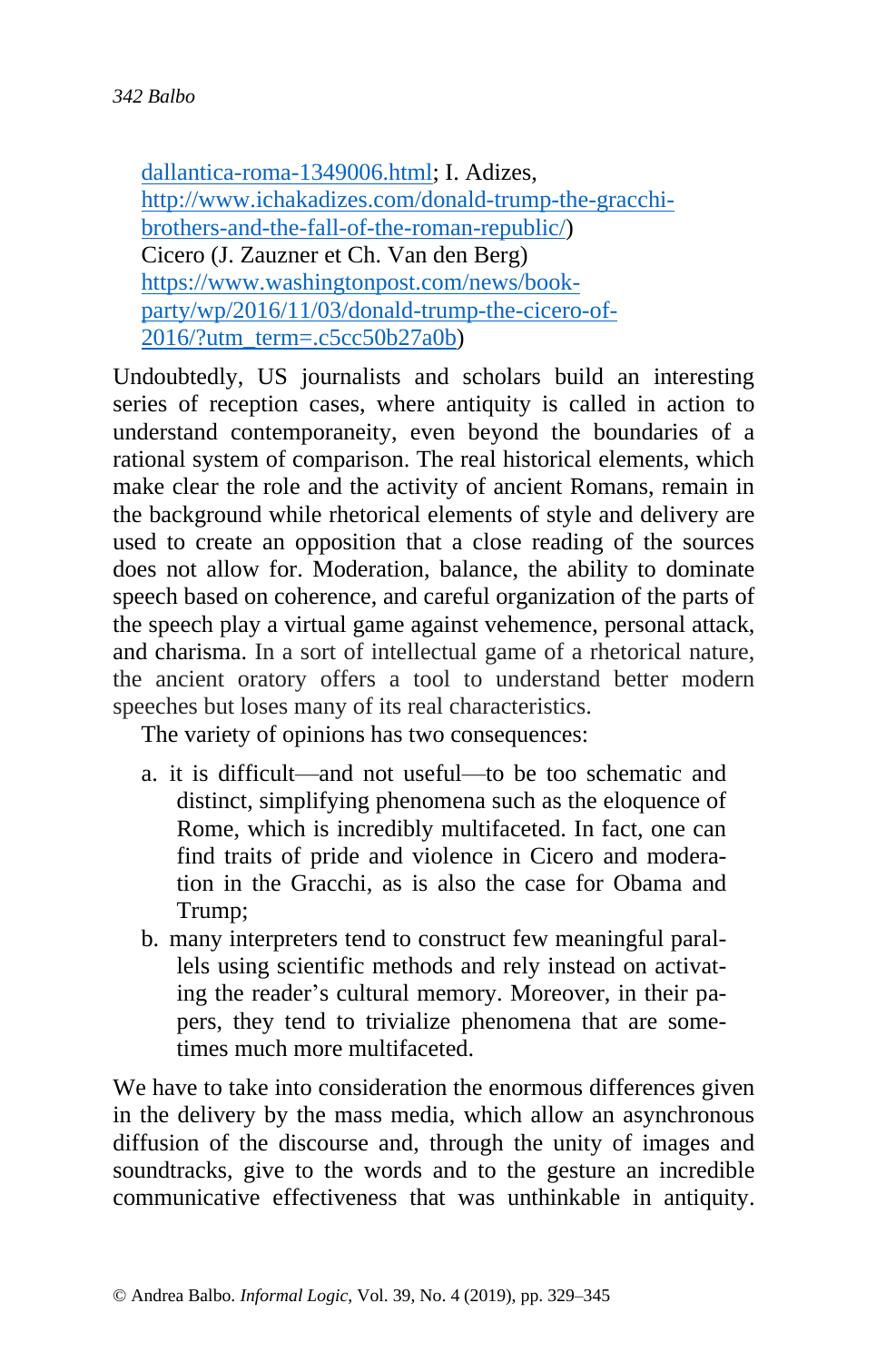Nonetheless, at the end of this short, introductory survey, I believe that a more precise study of the oratory techniques of ancient eloquence can offer an excellent key to interpreting contemporary political communication. This study should be carried out because, above all, the forms of contemporary demagogic speech can help historians of Latin literature and rhetoric, like myself, to better understand ancient phenomena.

As the late Augusto Rostagni, professor of Latin and classical philology in Turin, once said, "Niente giova di più alla comprensione dell'antico come l'esperienza delle cose modern" (Nothing is more useful for the comprehension of antiquity than the experience of modernity); so also the rhetorical categories of antiquity can be useful for understanding modern political discourse.

### **Acknowledgements:**

I wish to thank Sara Greco and the other organizers of the ARGAGE conference for the helpful suggestions and the possibility to publish this paper.

## **References**

- Albertazzi, Daniele, Duncan McDonnell. 2015. *Populists in power*. London. Routledge.
- Aldrete, Gregory. 1999. *Gestures and acclamations in ancient Rome*, Baltimore-London: Johns Hopkins University Press.
- Aslanidis, Paris. 2018. Measuring populist discourse with semantic text analysis: an application on grassroots populist mobilization, *Quality and Quantity* 53: 1241-1263.
- Balbo, Andrea. 2018. Traces of *actio* in the fragmentary Roman orators, in *Reading Republican oratory: Reconstructions, contexts, receptions*, eds. Christa Gray, Andrea Balbo, Richard Marshall, Catherine Steel, 227-246. Oxford: Oxford University Press.
- Butler, Harry E. 1920: The *Institutio Oratoria* of Quintilian, trans. H. E. Butler, Cambridge (Mass.): Loeb.
- Canovan, Margaret. 1981. *Populism*. New York: Harcourt Brace Jovanovuch.
- Canovan, Margaret. 2004. Populism for political theorists? *Journal of Political Ideologies* 9(3): 241–252.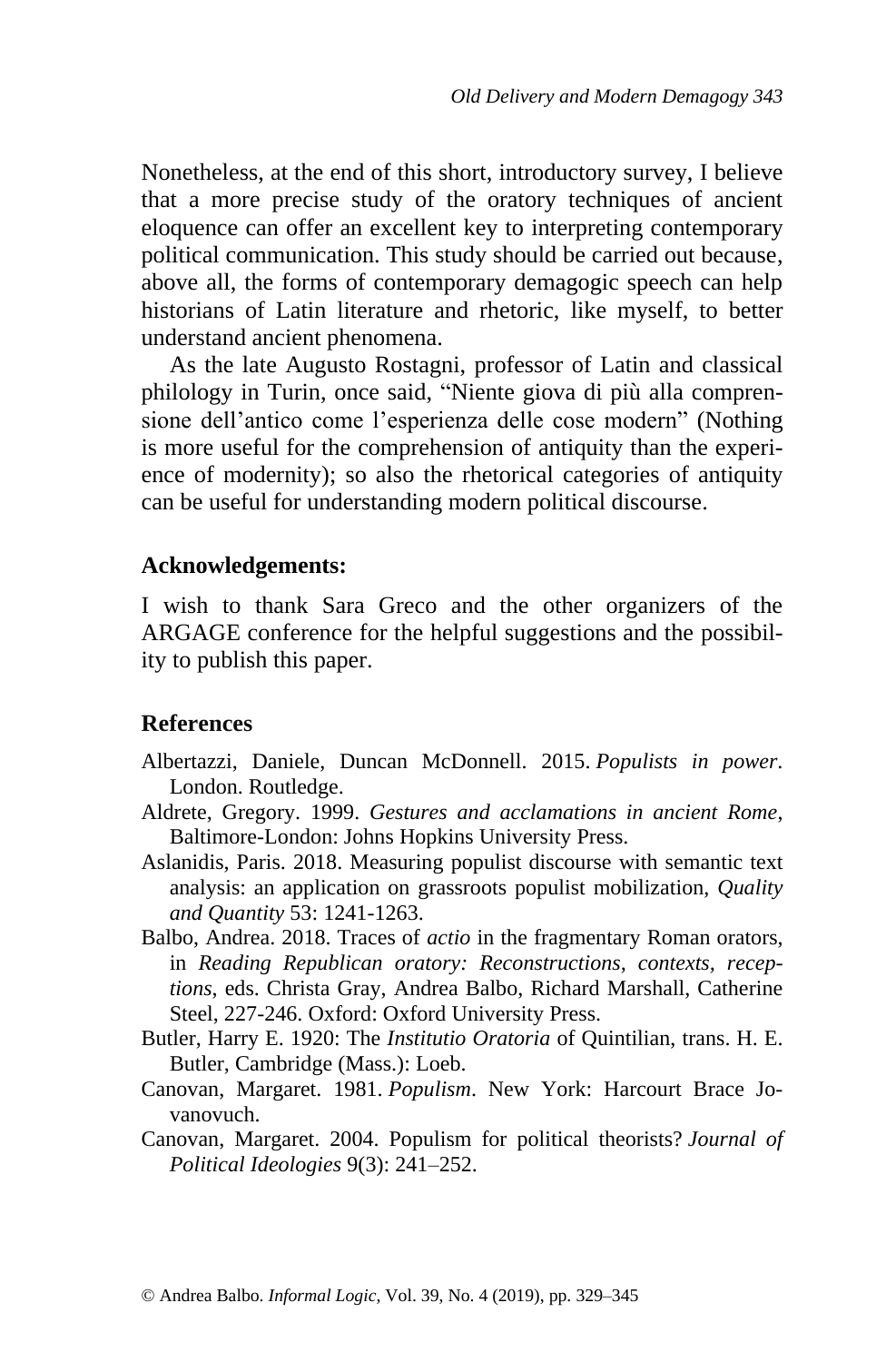- Caplan, Harry. 1964. *Rhetorica ad Herennium*, trans. H. Caplan, Cambridge (Mass.): Loeb.
- Cavarzere, Alberto. 2011. *Gli arcani dell'oratore: alcuni appunti sull'*actio *dei romani*. Roma-Padova: Antenore.
- Charteris Black, Jonathan. 2014. *Analysing political speeches: rhetoric, discourse and metaphor.* Basingstoke: Palgrave Macmillan.
- Corbeill, Anthony. 2018. Clodius's Contio de haruspicum responsis. In *Reading Republican oratory: reconstructions, contexts, receptions*, eds. Christa Gray, Andrea Balbo, Richard Marshall, Catherine Steel, 171-190. Oxford: Oxford University Press.
- Corbett, Edward P.J. 1998. *Classical rhetoric for the modern student*. New York. Oxford University Press.
- Crespy, Amandine. 2015. Analysing European discourses. In *research methods in European Union studies*, eds. Kennet Lynggaard, Ian Manners, Karl Löfgren, 102–120. Basingstoke: Palgrave Macmillan UK.
- David, Jean Michel. 1980. Eloquentia popularis et conduites symboliques des orateurs à la fin de la République, problèmes d'efficacité. *Quaderni Storici* 12: 171-211. URL accessed 26. October 2019:  $\langle \frac{https://hal.archive/ouvertes.fr/hal-$ [01127682/document>](https://hal.archives-ouvertes.fr/hal-01127682/document).
- Ekström, Mats, Patrona, Marianna and Joanna Thornborrow. 2018. Right-wing populism and the dynamics of style: a discourse-analytic perspective on mediated political performances, *Palgrave Communications* 4, URL accessed 26. October 2019: [<https://www.nature.com/articles/s41599-018-0132-6>](https://www.nature.com/articles/s41599-018-0132-6).
- Hall, Jon C. R. 2007. Oratorical delivery and the emotions: Theory and practice. In *A companion to Roman rhetoric*, eds. William J. Dominik, Jon Hall, 218–234. Oxford: Wiley-Blackwell.
- Higgins, Charlotte. 2008. The new Cicero, The Guardian, November 26: <[https://www.theguardian.com/culture/charlottehigginsblog/20](https://www.theguardian.com/culture/charlottehigginsblog/2008/nov/26/classics-barackobama) [08/nov/26/classics-barackobama>](https://www.theguardian.com/culture/charlottehigginsblog/2008/nov/26/classics-barackobama)
- Inglehart, Ronald F. and Pippa Norris. 2016. Trump, Brexit, and the rise of populism: Economic have-nots and cultural backlash (July 29, 2016). *HKS Working Paper No. RWP16-026*. URL accessed 26. October 2019:

[<https://ssrn.com/abstract=2818659](https://ssrn.com/abstract=2818659) or [http://dx.doi.org/10.2139/ssrn.](https://dx.doi.org/10.2139/ssrn.2818659) [2818659>](https://dx.doi.org/10.2139/ssrn.2818659).

Kaplow, Lauren. 2012. Creating *popularis* history: Sp. Cassius, Sp. Maelius and M. Manlius in the political discourse of the late Republic, *BICS* 55: 101–109.